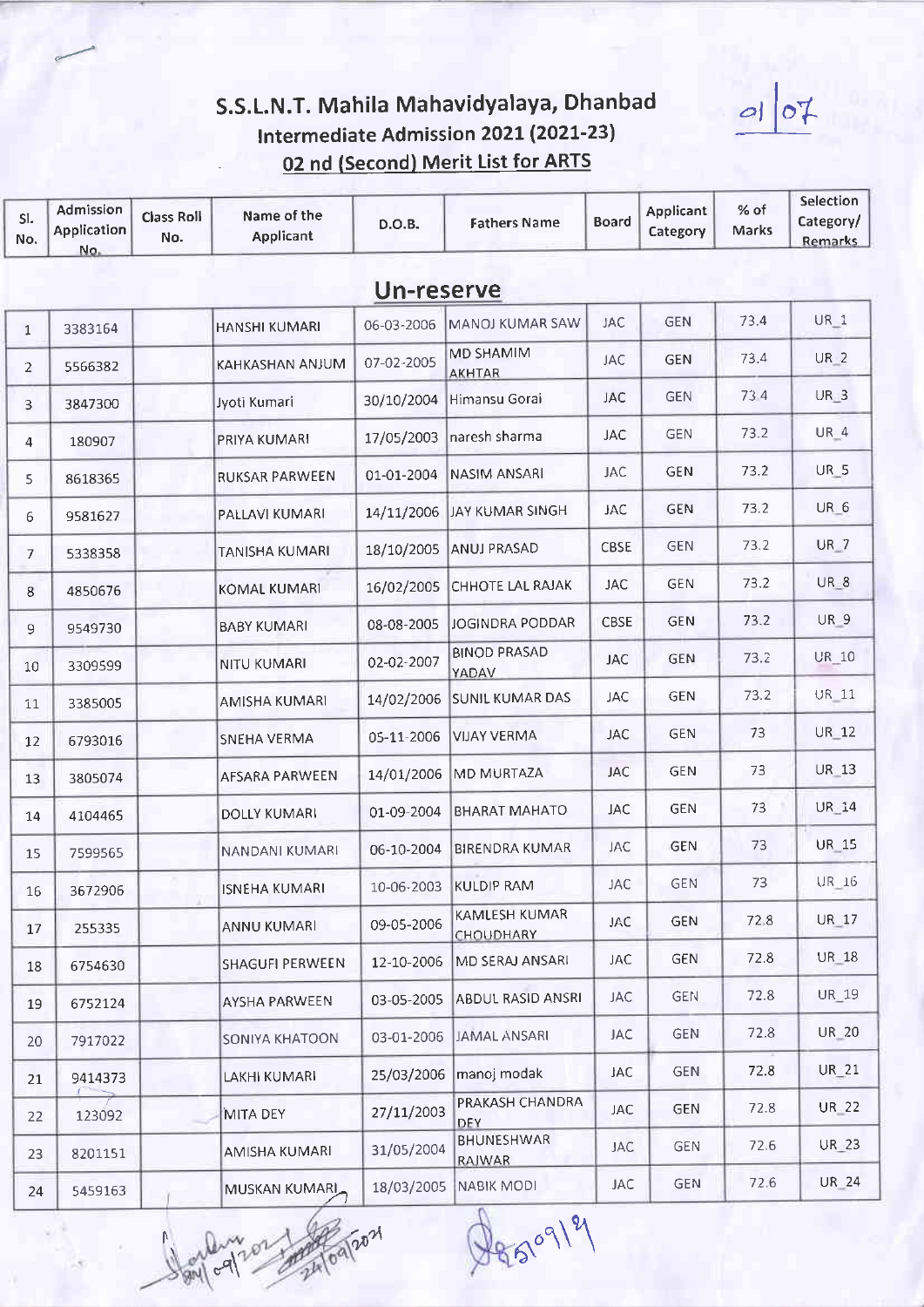$\sigma$  $Q$ 

| SI.<br>No. | Admission<br>Application<br>No. | <b>Class Roll</b><br>No. | Name of the<br>Applicant      | D.O.B.     | <b>Fathers Name</b>                 | <b>Board</b> | <b>Applicant</b><br>Category | $%$ of<br>Marks | Selection<br>Category/<br>Remarks |
|------------|---------------------------------|--------------------------|-------------------------------|------------|-------------------------------------|--------------|------------------------------|-----------------|-----------------------------------|
| 25         | 4303686                         |                          | Priyanka Kumari               | 01-07-2051 | Sanjay Chaudhary                    | <b>JAC</b>   | <b>GEN</b>                   | 72.6            | <b>UR_25</b>                      |
| 26         | 804529                          |                          | <b>AKSHITA PANDEY</b>         | 13/09/2006 | <b>ASHOK KUMAR</b>                  | CBSE         | <b>GEN</b>                   | 72.6            | UR 26                             |
| 27         | 7308199                         |                          | <b>SWATI KUMARI</b>           | 24/02/2005 | NEHRU PRASAD SAW                    | <b>JAC</b>   | <b>GEN</b>                   | 72.6            | UR_27                             |
| 28         | 1008094                         |                          | <b>JYOTI KUMARI</b>           | 26/04/2005 | <b>BASUDEO PANDEY</b>               | <b>JAC</b>   | <b>GEN</b>                   | 72.4            | <b>UR 28</b>                      |
| 29         | 1110209                         |                          | <b>ZOYA PERWEEN</b>           | 02-09-2007 | <b>MD NAYIM ANSARI</b>              | <b>JAC</b>   | <b>GEN</b>                   | 72.4            | <b>UR 29</b>                      |
| 30         | 7323102                         |                          | <b>ATIKA MAZHARI</b>          | 12-01-2004 | <b>MD SATTAR</b><br>MAZHARI         | CBSE         | <b>GEN</b>                   | 72.4            | <b>UR 30</b>                      |
| 31         | 9988233                         |                          | <b>SNEHA SAHANI</b>           | 03-04-2005 | ASHOK MALLAH                        | CBSE         | <b>GEN</b>                   | 72.2            | <b>UR 31</b>                      |
| 32         | 271251                          |                          | <b>TANNU PRIYA</b>            | 22/08/2006 | <b>BANKEY BIHARI</b><br>SHARMA      | <b>JAC</b>   | <b>GEN</b>                   | 72.2            | UR 32                             |
| 33         | 3316235                         |                          | <b>ANSHIKA KUMARI</b>         | 15/01/2006 | <b>MAHENDRA SAW</b>                 | <b>JAC</b>   | <b>GEN</b>                   | 72.2            | <b>UR 33</b>                      |
| 34         | 5676206                         |                          | <b>ARTI KUMARI</b>            | 15/02/2006 | <b>SUNIL GOPE</b>                   | <b>JAC</b>   | <b>GEN</b>                   | 72.2            | <b>UR 34</b>                      |
| 35         | 8999013                         |                          | İKHUSHI KUMARI                | 16/10/2005 | RAKESH KUMAR                        | <b>JAC</b>   | <b>GEN</b>                   | 72              | <b>UR 35</b>                      |
| 36         | 2375069                         |                          | <b>FATMA PERWEEN</b>          | 01-04-2004 | SYED JAWED ALAM                     | JAC          | GEN                          | 72              | UR 36                             |
| 37         | 2822772                         |                          | KHUSHBOO KUMARI               | 17/05/2005 | <b>BINOD PRASAD</b><br><b>YADAV</b> | <b>JAC</b>   | <b>GEN</b>                   | 72              | UR 37                             |
| 38         | 9980746                         |                          | <b>ASFA ZAHID</b>             | 02-03-2005 | <b>MD ZAHID HUSSAIN</b>             | <b>JAC</b>   | <b>GEN</b>                   | 72              | <b>UR 38</b>                      |
| 39         | 8712142                         |                          | <b>SUPRIYA</b><br>VISHWAKARMA | 15/11/2004 | RAM PRABESH<br><b>VISHWAKARMA</b>   | <b>JAC</b>   | <b>GEN</b>                   | 71.8            | UR 39                             |

## **EWS**

| 40 | 3572339 | PUJA KUMARI         | 06-06-2002 | RAJ KUMAR BELDAR                      | <b>JAC</b> | <b>GEN</b> | 71.8 | VEWS 1            |
|----|---------|---------------------|------------|---------------------------------------|------------|------------|------|-------------------|
| 41 | 4919021 | PRIYA KUMARI        | 03-10-2004 | İSANJAY MAHATO                        | <b>JAC</b> | <b>GEN</b> | 71.8 | VEWS <sub>2</sub> |
| 42 | 5607741 | NIKKI KUMARI        | 24/10/2005 | GOVIND MAHATO                         | <b>JAC</b> | <b>GEN</b> | 71.8 | VEWS 3            |
| 43 | 3307746 | KUMKUM GUPTA        | 10-07-2005 | DHIRAJ PRASAD<br><b>GUPTA</b>         | CBSE       | <b>GEN</b> | 71.8 | VEWS 4            |
| 44 | 7174486 | FARHANA ATIYA       | 25/08/2004 | MD NAYEEMUDDIN                        | <b>JAC</b> | <b>GEN</b> | 71.8 | VEWS <sub>5</sub> |
| 45 | 7019943 | PUNAM KUMARI        | 09-07-2004 | DHARMENDRA SAW                        | <b>JAC</b> | <b>GEN</b> | 71.6 | VEWS 6            |
| 46 | 7151789 | LAXMI KUMARI        | 25/10/2004 | <b>PAPPU PRASAD</b><br><b>BARNWAL</b> | <b>JAC</b> | <b>GEN</b> | 71.6 | VEWS 7            |
| 47 | 7529339 | IJYOTI KUMARI       | 01-01-2006 | ARJUN TURI                            | <b>JAC</b> | <b>GEN</b> | 71.4 | VEWS 8            |
| 48 | 7633595 | <b>HEMA KUMARI</b>  | 02-10-2005 | <b>KAMESHWAR</b><br><b>MAHATO</b>     | <b>JAC</b> | <b>GEN</b> | 71.4 | VEWS 9            |
| 49 | 5734126 | <b>MAHWISH NAAZ</b> | 20/12/2005 | MD PERWEZ ALAM                        | JAC.       | <b>GEN</b> | 71.4 | VEWS 10           |
|    |         |                     |            |                                       |            |            |      |                   |

**Bron**  $70<sup>2</sup>$ 

Peroq19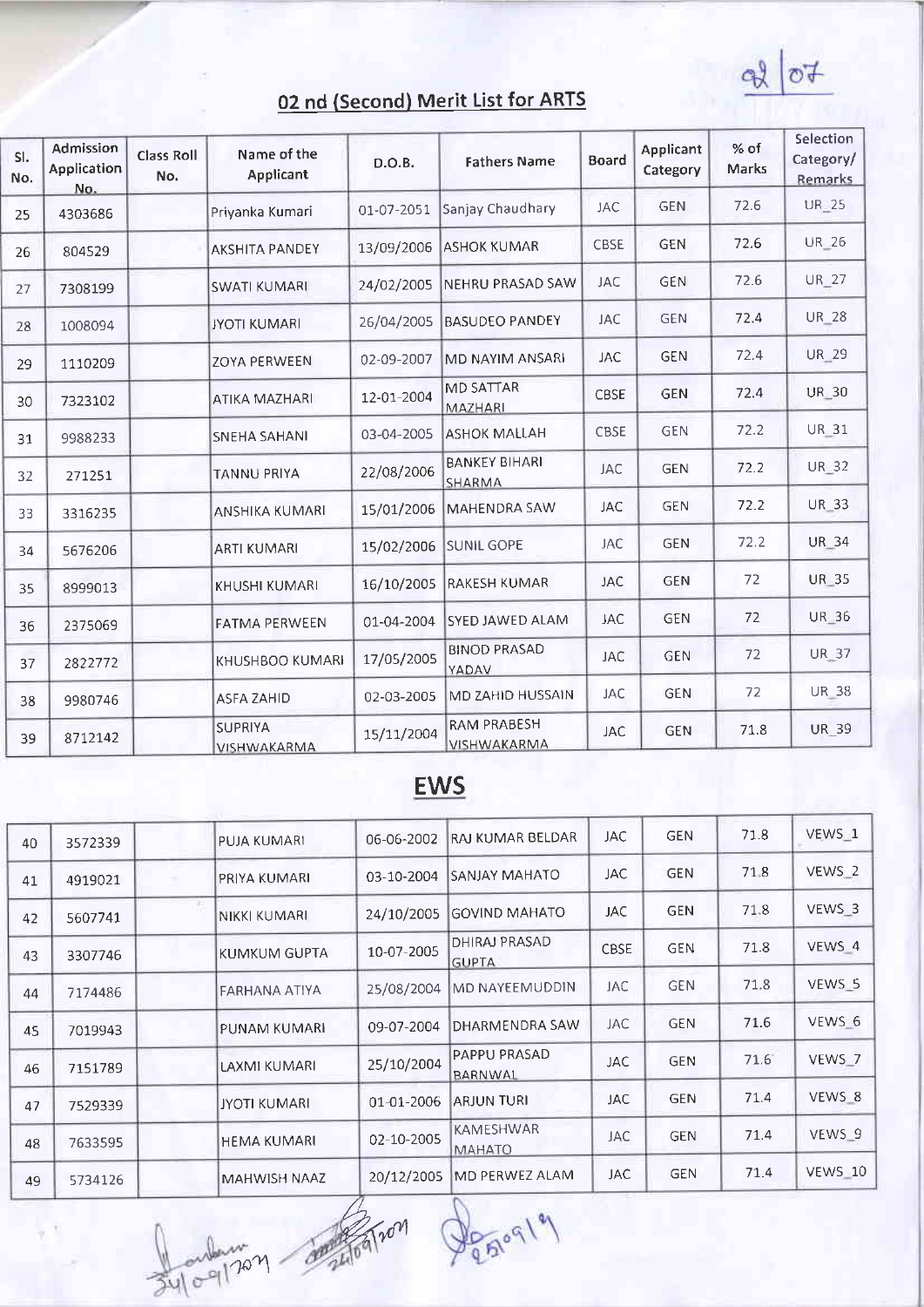$0807$ 

| SI.<br>No. | Admission<br><b>Application</b><br>No. | <b>Class Roll</b><br>No. | Name of the<br>Applicant | D.O.B.     | <b>Fathers Name</b>               | <b>Board</b> | Applicant<br>Category | $%$ of<br><b>Marks</b> | Selection<br>Category/<br>Remarks |
|------------|----------------------------------------|--------------------------|--------------------------|------------|-----------------------------------|--------------|-----------------------|------------------------|-----------------------------------|
| 50         | 4520926                                |                          | ISABRIN PERWEEN          | 16/07/2005 | <b>MD SALAHUDDIN</b>              | <b>JAC</b>   | <b>GEN</b>            | 71.4                   | VEWS 11                           |
| 51         | 3420117                                |                          | İKUMARI MUSKAN           | 29/05/2006 | DINESH KUMAR                      | <b>JAC</b>   | <b>GEN</b>            | 71.2                   | VEWS 12                           |
| 52         | 6336546                                |                          | DEEPIKA KUMARI           | 20/03/2006 | <b>FAGU MAHATO</b>                | <b>JAC</b>   | <b>GEN</b>            | 71.2                   | VEWS 13                           |
| 53         | 6730623                                |                          | KARUAN KUMARI            | 01-07-2007 | ISATENDER PRASHAD<br><b>VERMA</b> | <b>JAC</b>   | <b>GEN</b>            | 71.2                   | VEWS 14                           |
| 54         | 4880104                                |                          | POONAM KUMARI            |            | 17/04/2004 AWADHESH MISTRI        | <b>JAC</b>   | <b>GEN</b>            | 71                     | VEWS 15                           |
| 55         | 3339348                                |                          | ANJALI KUMARI            | 28/02/2006 | <b>HARIBANSH SINGH</b>            | JAC          | <b>GEN</b>            | 71                     | VEWS 16                           |

#### Vacant Seat Against BC I, BC II, SC & ST

| 56 | 9235416 | KHUSHI KUMARI         | 05-12-2005 | PANKAJ KUMAR                        | CBSE       | GEN        | 71   | $VBC-I_1$            |
|----|---------|-----------------------|------------|-------------------------------------|------------|------------|------|----------------------|
| 57 | 8857215 | <b>GITA KUMARI</b>    | 15/06/2006 | <b>VIDHYA SHANKAR</b><br>RAIWA      | <b>JAC</b> | <b>GEN</b> | 71   | $VBC-I 2$            |
| 58 | 2628252 | <b>SABA PARWEEN</b>   | 25/11/2004 | EKRAM ANSARI                        | <b>JAC</b> | <b>GEN</b> | 71   | VBC-I 3              |
| 59 | 5359905 | <b>SONALI ROY</b>     | 05-03-2003 | <b>SOJAL ROY</b>                    | <b>JAC</b> | GEN        | 71   | VBC-I 4              |
| 60 | 8531839 | <b>AALIA KHATOON</b>  | 01-01-2006 | <b>MD NOORUL</b><br>HASSAN          | <b>JAC</b> | <b>GEN</b> | 71   | VBC-I 5              |
| 61 | 9649191 | AARTI KUMARI          | 31/08/2005 | <b>KRISHAN MURARI</b><br>SHARMA     | <b>JAC</b> | <b>GEN</b> | 71   | VBC-1_6              |
| 62 | 5664219 | SAINA PERWEEN         | 15/11/2006 | nasim khan                          | <b>JAC</b> | <b>GEN</b> | 70.8 | VBC-I <sub>2</sub> 7 |
| 63 | 6035429 | ANJALI KUMARI         | 30/11/2005 | AMRENDRA KUMAR<br><b>SINGH</b>      | <b>JAC</b> | GEN        | 70.8 | VBC-1_8              |
| 64 | 2360205 | Dipa Kumari           | 15/02/2004 | Sanjay Singh                        | <b>JAC</b> | <b>GEN</b> | 70.8 | VBC-I 9              |
| 65 | 5247607 | KUMKUM KUMARI         | 23/04/2005 | <b>SUDHIR RAI</b>                   | <b>JAC</b> | <b>GEN</b> | 70.8 | <b>VBC-1_10</b>      |
| 66 | 1165127 | ROSHANI RISHI         | 03-08-2005 | <b>SANJU KUMAR</b>                  | CBSE       | GEN        | 70.8 | $VBC-I$ 11           |
| 67 | 1309011 | <b>GUDDI KUMARI</b>   | 12-10-2005 | CHANDRADEV<br>ΜΑΗΑΤΟ                | <b>JAC</b> | <b>GEN</b> | 70.8 | VBC-II-1             |
| 68 | 4772685 | <b>SUMAN KUMARI</b>   | 02-01-2006 | <b>BAJRANGI RAUT</b>                | <b>JAC</b> | <b>GEN</b> | 70.8 | $VBC-H_2$            |
| 69 | 6919330 | RAHNUMA PERWEEN       | 27/07/2005 | MD SHAFI ALAM                       | JAC        | <b>GEN</b> | 70.6 | VBC-II_3             |
| 70 | 2784224 | <b>SURAJMUNI TUDU</b> | 23/07/2003 | <b>BIPIN TUDU</b>                   | <b>JAC</b> | <b>GEN</b> | 70.6 | $VBC-II$ 4           |
| 71 | 5333761 | Guddi Kumari          | 15/12/2004 | Lakhi Pad Modak                     | <b>JAC</b> | <b>GEN</b> | 70.6 | VBC-II_5             |
| 72 | 6286644 | SHABA PERWEEN         | 01-01-2006 | <b>MD JAHANGIR</b><br><b>ANSARI</b> | <b>JAC</b> | <b>GEN</b> | 70.4 | VBC-II_6             |
| 73 | 3880229 | SABINA PARWEEN        | 21/10/2005 | <b>ABDUL WAHID KHAN</b>             | <b>JAC</b> | GEN        | 70.4 | $VBC-H_7$            |
| 74 | 9448355 | SHITAL KUMARI         | 22/11/2005 | LT BIRU MAHATO                      | <b>JAC</b> | GEN        | 70.4 | $VBC-H_8$            |

der Toy Contrator

Passiogla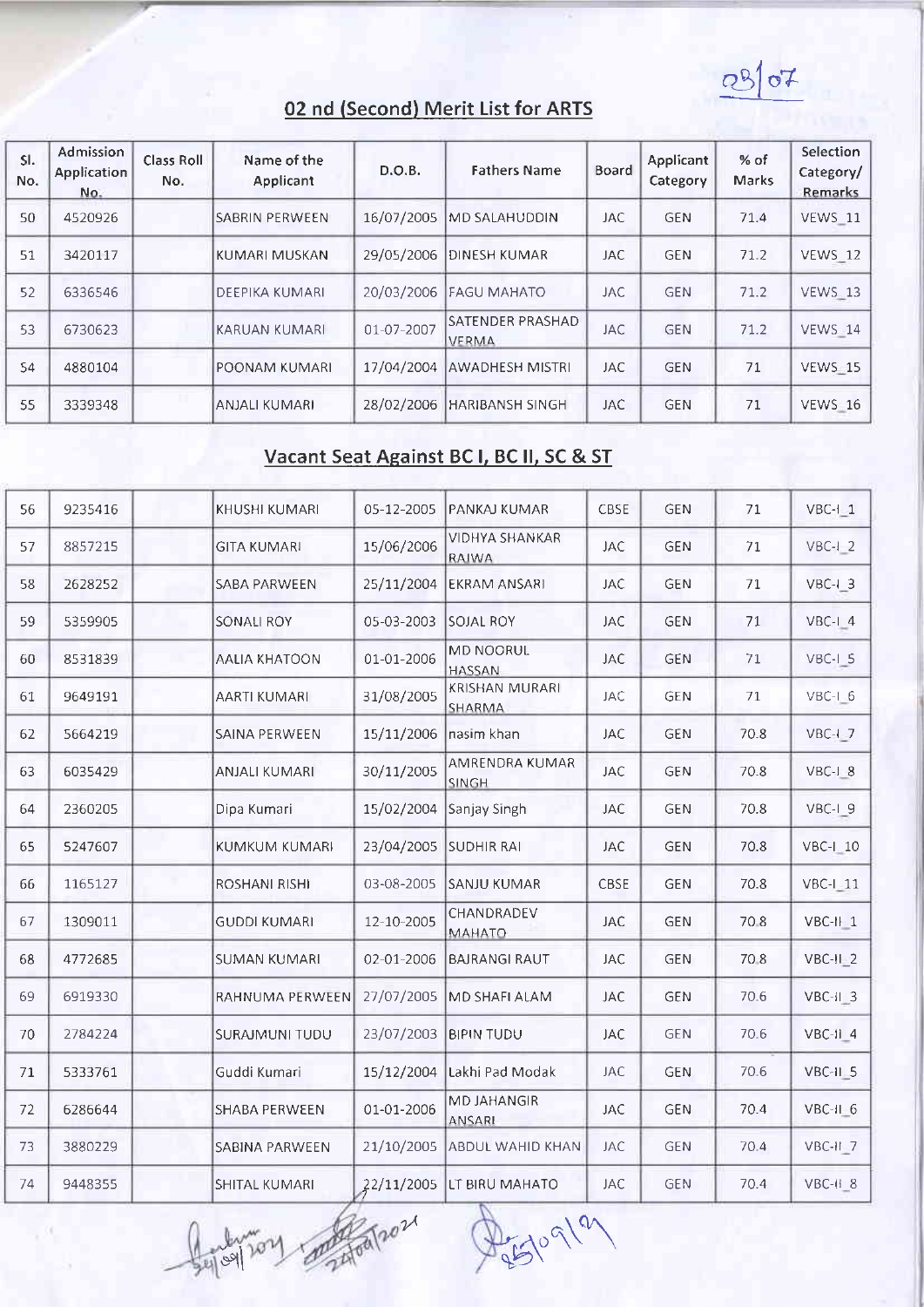$Q\psi$ 

| SI.<br>No. | Admission<br>Application<br>No. | <b>Class Roll</b><br>No. | Name of the<br>Applicant | D.O.B.     | <b>Fathers Name</b>                   | <b>Board</b> | <b>Applicant</b><br>Category | $%$ of<br>Marks | Selection<br>Category/<br>Remarks |
|------------|---------------------------------|--------------------------|--------------------------|------------|---------------------------------------|--------------|------------------------------|-----------------|-----------------------------------|
| 75         | 7145575                         |                          | SANTA MANZOOR            | 18/12/2006 | MD MANZOOR<br><b>ANSARI</b>           | <b>JAC</b>   | GEN                          | 70.4            | VBC-II 9                          |
| 76         | 6473226                         |                          | NICKY KUMARI             | 06-03-2005 | KAILASH PASWAN                        | JAC          | <b>GEN</b>                   | 70.4            | VBC-II-10                         |
| 77         | 9368917                         |                          | NISHA PARVIN             | 14/02/2006 | MINASAR SHEKH                         | JAC          | <b>GEN</b>                   | 70.4            | <b>VBC-II_11</b>                  |
| 78         | 6125486                         |                          | SUPRIYA KUMARI           | 29/01/2005 | <b>SHYAM SUNDAR</b><br>RAIWAR         | <b>JAC</b>   | <b>GEN</b>                   | 70.4            | <b>VBC-II 12</b>                  |
| 79         | 3950836                         |                          | NIKITA KUMARI            | 21/09/2005 | <b>BHOLA GOPE</b>                     | <b>JAC</b>   | <b>GEN</b>                   | 70.4            | VBC-IL <sub>13</sub>              |
| 80         | 653790                          |                          | <b>SONAM KUMARI</b>      | 14/02/2004 | <b>JANARDHAN</b><br>CHOUHAN           | <b>JAC</b>   | <b>GEN</b>                   | 70.2            | <b>VBC-II 14</b>                  |
| 81         | 5553530                         |                          | <b>KABITA KUMARI</b>     | 01-01-2005 | JAGAT GOPE                            | <b>JAC</b>   | GEN                          | 70.2            | VBC-11 15                         |
| 82         | 7291806                         |                          | DIVYA JHA                | 09-01-2005 | RANJEET KUMAR JHA                     | CBSE         | GEN                          | 70.2            | VBC-II 16                         |
| 83         | 8428774                         |                          | NEHA KUMARI              | 07-08-2005 | <b>BHAGWAN SHARMA</b>                 | <b>JAC</b>   | <b>GEN</b>                   | 70.2            | VBC-II_17                         |
| 84         | 7481279                         |                          | Priya Kumari             | 03-09-2006 | Sunil Gorai                           | CBSE         | GEN                          | 70.2            | VSC_1                             |
| 85         | 8170512                         |                          | <b>SHAGUFTA NAAZ</b>     | 15/03/2005 | MD SHEKHAWAT<br><b>HUSSAIN ANSARI</b> | <b>JAC</b>   | <b>GEN</b>                   | 70.2            | VSC_2                             |
| 86         | 5826264                         |                          | MAHI KUMARI              | 03-05-2006 | MUKESH KUMAR                          | <b>JAC</b>   | <b>GEN</b>                   | 70.2            | VSC <sub>3</sub>                  |
| 87         | 8581483                         |                          | Arti Kumari              | 10-12-2003 | Naresh Turi                           | <b>JAC</b>   | GEN                          | 70.2            | VSC_4                             |
| 88         | 6476988                         |                          | <b>JULI KUMARI</b>       | 26/02/2004 | <b>KANTHI GOPE</b>                    | <b>JAC</b>   | <b>GEN</b>                   | 70              | VSC_5                             |
| 89         | 8316916                         |                          | SANDHYA KUMARI           | 22/08/2004 | ram prawesh nonia                     | <b>JAC</b>   | <b>GEN</b>                   | 70              | VSC <sub>6</sub>                  |
| 90         | 579011                          |                          | sweety pandey            | 22/03/2005 | krishna kumar<br>pandey               | CBSE         | <b>GEN</b>                   | 70              | VSC_7                             |
| 91         | 2125475                         |                          | PAYAL KUMARI             | 25/05/2004 | <b>AJAY BAURI</b>                     | <b>JAC</b>   | GEN                          | 69.8            | VSC 8                             |
| 92         | 8113057                         |                          | <b>FIZA TABASSUM</b>     | 12-12-2006 | MD SHAMSHER<br><b>ALAM</b>            | JAC          | <b>GEN</b>                   | 69.8            | VSC-9                             |
| 93         | 9713976                         |                          | MANISHA KUMARI           | 01-01-2005 | CHANDI SINGH                          | JAC          | <b>GEN</b>                   | 69.8            | <b>VSC 10</b>                     |
| 94         | 7553543                         |                          | shruti                   | 13/10/2005 | Subhash mishra                        | CBSE         | <b>GEN</b>                   | 69.8            | <b>VSC_11</b>                     |
| 95         | 9124900                         |                          | MAMTA KUMARI             | 15/07/2003 | SUKHDEV GOPE                          | JAC          | <b>GEN</b>                   | 69.8            | $VSC_12$                          |
| 96         | 7333995                         |                          | <b>ARTI KUMARI</b>       | 12-08-2006 | MAHENDRA<br>MANDAL                    | JAC          | <b>GEN</b>                   | 69.8            | $VSC$ 13                          |
| 97         | 7347272                         |                          | NISHA KUMARI             | 02-07-2002 | <b>SRIKANT PASWAN</b>                 | Other        | <b>GEN</b>                   | 69.8            | $VSC_14$                          |
| 98         | 5315954                         |                          | KAJAL KUMARI             | 02-10-2006 | RAMAKANT SINGH                        | CBSE         | <b>GEN</b>                   | 69.6            | $VSC_15$                          |
| 99         | 4190826                         |                          | SANA PERWEEN             | 01-01-2006 | MD SHAMIM KHAN                        | <b>JAC</b>   | <b>GEN</b>                   | 69.6            | <b>VSC 16</b>                     |
| 100        | 7101979                         |                          | DIYA SINGH               | 11-04-2005 | DIPAK KUMAR SINGH                     | <b>JAC</b>   | <b>GEN</b>                   | 69.4            | <b>VSC 17</b>                     |
| 101        | 9794808                         |                          | NISHA KUMARI<br>MANDAL   | 28/05/2004 | NAGAR MANDAL                          | CBSE         | <b>GEN</b>                   | 69.4            | <b>VSC 18</b>                     |

MANDAL MANDAL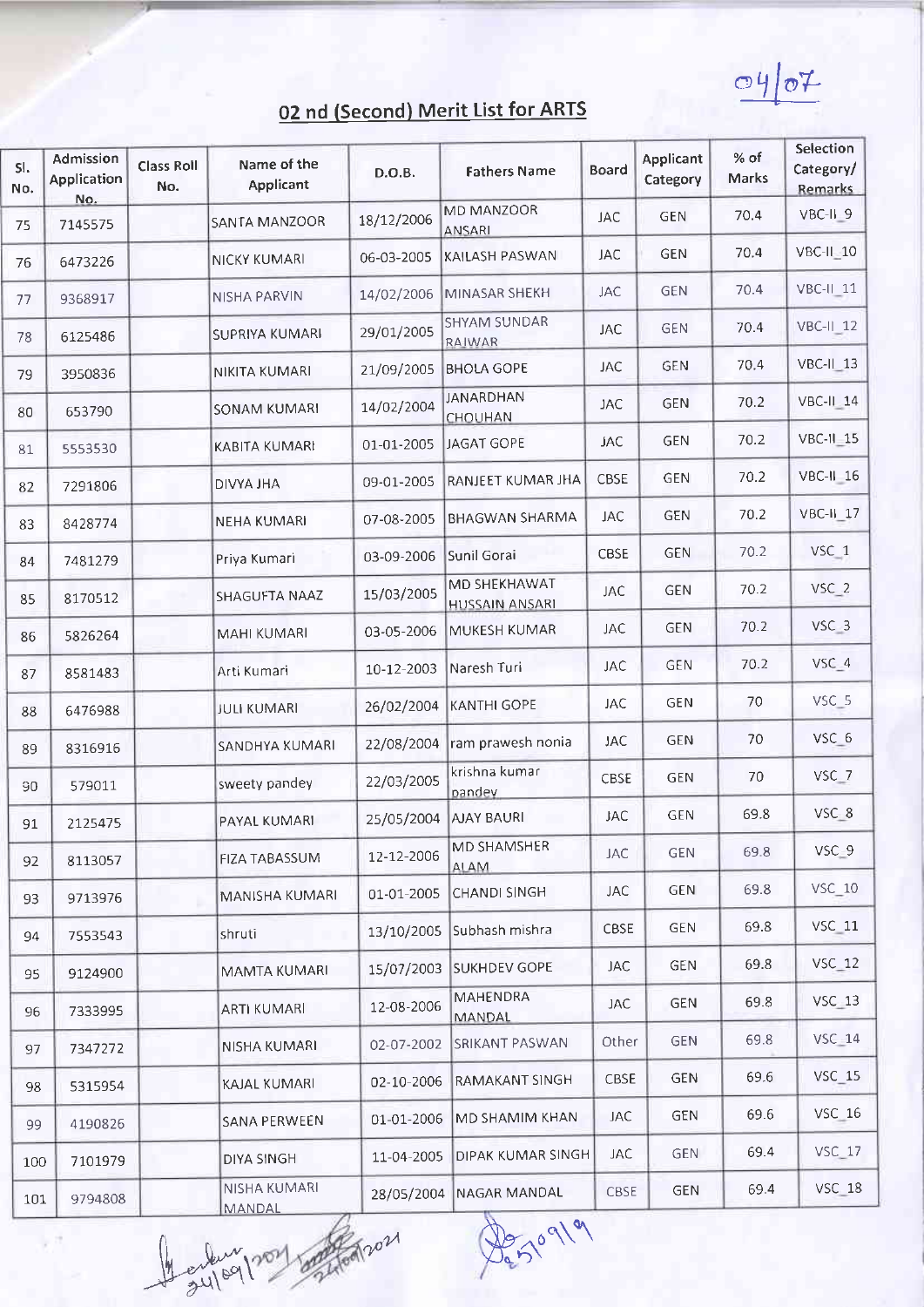$OS/O^{\tau}$ 

| SI.<br>No. | Admission<br>Application<br>No. | <b>Class Roll</b><br>No. | Name of the<br>Applicant         | D.O.B.     | <b>Fathers Name</b>                 | Board      | Applicant<br>Category | % of<br>Marks | Selection<br>Category/<br>Remarks |
|------------|---------------------------------|--------------------------|----------------------------------|------------|-------------------------------------|------------|-----------------------|---------------|-----------------------------------|
| 102        | 2318920                         |                          | KARISHMA KUMARI                  | 05-04-2004 | <b>SHANKAR NISHAD</b>               | <b>JAC</b> | <b>GEN</b>            | 69.4          | <b>VSC_19</b>                     |
| 103        | 458893                          |                          | ANJALI KUMARI                    | 03-05-2004 | <b>VAKIL PRASAD SAW</b>             | <b>JAC</b> | <b>GEN</b>            | 69.4          | <b>VSC 20</b>                     |
| 104        | 4960458                         |                          | <b>JYOTI KUMARI</b>              | 20/01/2005 | KAMESHWAR RANA                      | JAC        | <b>GEN</b>            | 69.4          | <b>VSC 21</b>                     |
| 105        | 4965683                         |                          | RUPALI KUMARI                    | 08-04-2004 | suresh mandal                       | JAC        | <b>GEN</b>            | 69.2          | <b>VSC 22</b>                     |
| 106        | 8294309                         |                          | KAJAL KUMARI                     | 31/01/2005 | RAJ NARAYAN RAM                     | JAC        | <b>GEN</b>            | 69.2          | <b>VSC 23</b>                     |
| 107        | 6283685                         |                          | SHAHNAZ KHATOON                  | 03-02-2005 | MD DAUD ANSARI                      | <b>JAC</b> | <b>GEN</b>            | 69.2          | $VSC = 24$                        |
| 108        | 9387529                         |                          | <b>MAYA KUMARI</b>               | 01-04-2007 | LATHERU RAJBHAR                     | <b>JAC</b> | GEN                   | 69.2          | <b>VSC 25</b>                     |
| 109        | 5291907                         |                          | HANIFA KHATOON                   |            | 13/02/2005 MD HASIB KHAN            | JAC        | <b>GEN</b>            | 69.2          | VSC_26                            |
| 110        | 4653816                         |                          | PUJA KUMARI                      | 01-01-2002 | <b>BISHNU PASWAN</b>                | JAC        | <b>GEN</b>            | 69            | <b>VSC_27</b>                     |
| 111        | 4491731                         |                          | MUSKAN KUMARI                    | 11-12-2005 | mukesh saw                          | JAC        | <b>GEN</b>            | 69            | <b>VSC_28</b>                     |
| 112        | 2515124                         |                          | KULSUM KHATOON                   | 08-04-2004 | MD ENAM                             | JAC        | GEN                   | 69            | VST <sub>1</sub>                  |
| 113        | 3353380                         |                          | <b>RIYA KUMARI</b><br>SRIVASTAVA | 15/09/2005 | <b>JITENDRA KUMAR</b><br>SRIVASTAVA | CBSE       | <b>GEN</b>            | 69            | $VST_2$                           |
| 114        | 3098935                         |                          | PRIYA KUMARI                     | 01-01-2003 | SANJAY SHARMA                       | <b>JAC</b> | <b>GEN</b>            | 68.8          | VST_3                             |
| 115        | 1522350                         |                          | SHARMA<br><b>ARTI KUMARI</b>     | 29/11/2004 | LAKHAN VERMA                        | <b>JAC</b> | GEN                   | 68.8          | VST <sub>4</sub>                  |
| 116        | 1515687                         |                          | SONI KUMARI                      | 06-12-2003 | BHOLA PANDIT                        | JAC        | GEN                   | 68.8          | VST_5                             |
| 117        | 8141101                         |                          | RITIKA KUMARI                    | 01-06-2004 | dilip modak                         | <b>JAC</b> | <b>GEN</b>            | 68.8          | VST 6                             |
| 118        | 5038768                         |                          | <b>ANKITA KUMARI</b>             | 18/10/2005 | SARBANAND OJHA                      | <b>JAC</b> | GEN                   | 68.8          | $VST_7$                           |
| 119        | 7882299                         |                          | RUBI KUMARI                      | 05-10-2003 | <b>BIJLI RAJAK</b>                  | JAC        | <b>GEN</b>            | 68.8          | VST_8                             |
| 120        | 4676539                         |                          | PRIYA KUMARI<br><b>SHARMA</b>    | 01-01-2003 | <b>SANJAY SHARMA</b>                | <b>JAC</b> | <b>GEN</b>            | 68.8          | VST_9                             |
| 121        | 8392935                         |                          | FARJANA KHATOON                  | 20/02/2005 | <b>SEKH ALI AHMAD</b>               | <b>JAC</b> | <b>GEN</b>            | 68.6          | <b>VST 10</b>                     |
| 122        | 9139647                         |                          | PRIYANKA KUMARI                  | 15/06/2004 | BATESHAR YADAV                      | JAC        | GEN                   | 68.6          | $VST_111$                         |
| 123        | 4666162                         |                          | JYOTI KUMARI                     | 16/05/2005 | SAHDEV SINGH                        | <b>JAC</b> | <b>GEN</b>            | 68.6          | $VST_12$                          |
| 124        | 3742970                         |                          | AFRIN PARWEEN                    | 10-10-2006 | MD ARIF                             | <b>JAC</b> | <b>GEN</b>            | 68.6          | $VST_13$                          |
| 125        | 7895705                         |                          | <b>RIYA BHARTI</b>               | 26/11/2004 | <b>INDARDEV PRASAD</b>              | JAC        | <b>GEN</b>            | 68.4          | $VST_14$                          |
| 126        | 9266492                         |                          | <b>RINKI KINDO</b>               | 02-09-2005 | PELLO KINDO                         | JAC        | GEN                   | 68.4          | $VST_15$                          |
| 127        | 6038548                         |                          | PUJA KUMARI                      | 17/04/2005 | ARUN GOPE                           | <b>JAC</b> | <b>GEN</b>            | 68.4          | $VST_16$                          |
| 128        | 2744713                         |                          | <b>RITU KUMARI</b>               | 03-06-2006 | vijay kumar mahato                  | <b>JAC</b> | <b>GEN</b>            | 68.4          | $VST_17$                          |

Perbenison and

b,

De 09/9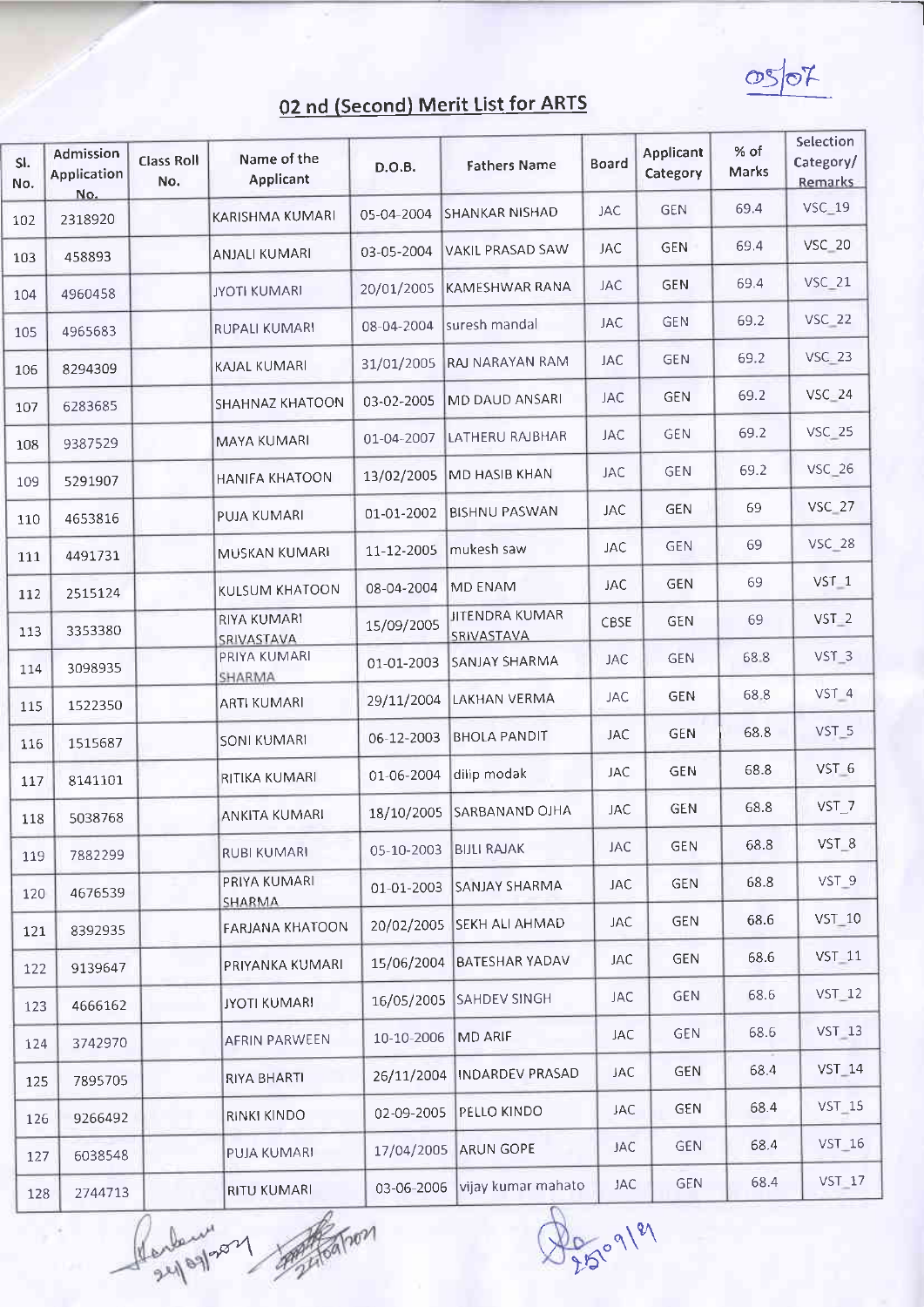$06/07$ 

| SI.<br>No. | Admission<br>Application<br>No. | <b>Class Roll</b><br>No. | Name of the<br>Applicant                  | D.O.B.     | <b>Fathers Name</b>                 | <b>Board</b> | Applicant<br>Category | % of<br>Marks | Selection<br>Category/<br>Remarks |
|------------|---------------------------------|--------------------------|-------------------------------------------|------------|-------------------------------------|--------------|-----------------------|---------------|-----------------------------------|
| 129        | 4018361                         |                          | <b>JAGDAMBEY</b><br><b>BHAWANI PANDEY</b> | 08-07-2006 | NAVIN KUMAR                         | <b>JAC</b>   | <b>GEN</b>            | 68.4          | $VST_18$                          |
| 130        | 694431                          |                          | SHILPI SHARMA                             | 03-09-2005 | PAPPU SHARMA                        | <b>JAC</b>   | <b>GEN</b>            | 68.4          | VST_19                            |
| 131        | 4416280                         |                          | AARZOO PARWIN                             | 18/03/2005 | <b>MUSTAKIM KHAN</b>                | <b>JAC</b>   | <b>GEN</b>            | 68.4          | <b>VST_20</b>                     |
| 132        | 1418071                         |                          | KAJAL KUMARI                              | 08-12-2004 | <b>SANTOSH GUPTA</b>                | <b>JAC</b>   | <b>GEN</b>            | 68.4          | $VST_21$                          |
| 133        | 9608649                         |                          | SARASWATI KUMARI                          | 04-04-2004 | <b>HRIDAY KUMAR DAN</b>             | JAC          | <b>GEN</b>            | 68.4          | $VST_22$                          |
| 134        | 9826951                         |                          | <b>VIDYA BHARTI</b>                       | 06-11-2006 | MUKESH KUMAR                        | <b>JAC</b>   | <b>GEN</b>            | 68.2          | $VST_23$                          |
| 135        | 5480227                         |                          | NANDANI KUMARI                            | 01-11-2005 | SURESH VERMA                        | JAC          | GEN                   | 68            | <b>VST_24</b>                     |
| 136        | 788349                          |                          | SUMITA KUMARI                             | 07-03-2005 | MANOJ MODI                          | <b>JAC</b>   | <b>GEN</b>            | 68            | VST_25                            |
| 137        | 5876961                         |                          | <b>KAYNAT KAUSHER</b>                     | 09-07-2006 | MOHAMMAD<br>MANSOOR ALAM            | <b>JAC</b>   | GEN                   | 68            | <b>VST_26</b>                     |
| 138        | 9826338                         |                          | <b>NIVEDITA ROY</b>                       | 21/09/2004 | ARDHENDU KUMAR<br><b>ROY</b>        | <b>CBSE</b>  | <b>GEN</b>            | 67.8          | $VST_2$ 27                        |
| 139        | 3027063                         |                          | PRITI KUMARI                              | 13/02/2005 | RUPNARAYAN<br><b>KUSHWAHA</b>       | <b>JAC</b>   | <b>GEN</b>            | 67.8          | <b>VST 28</b>                     |
| 140        | 8322879                         |                          | KALPANA KUMARI                            | 02-06-2003 | <b>GANESH KUMAR</b><br><b>NONIA</b> | JAC          | <b>GEN</b>            | 67.8          | <b>VST 29</b>                     |
| 141        | 1120031                         |                          | RINKU SINGH                               | 20/11/2004 | RAMJEET SINGH                       | JAC          | <b>GEN</b>            | 67.8          | <b>VST 30</b>                     |
| 142        | 1878532                         |                          | ANNU KUMARI                               | 08-10-2005 | <b>MANOJ SAW</b>                    | JAC          | GEN                   | 67.6          | <b>VST 31</b>                     |
| 143        | 5970727                         |                          | KAJAL KUMARI                              | 01-01-2004 | <b>BANDHAN MANDAL</b>               | <b>JAC</b>   | <b>GEN</b>            | 67.6          | <b>VST 32</b>                     |
| 144        | 2512232                         |                          | AARTI KUMARI                              | 18/07/2003 | <b>JITENDRA GUPTA</b>               | <b>JAC</b>   | <b>GEN</b>            | 67.6          | <b>VST_33</b>                     |
| 145        | 1956079                         |                          | <b>SHRUTI DA</b>                          | 07-01-2005 | <b>DINESH DA</b>                    | <b>JAC</b>   | <b>GEN</b>            | 67.4          | $VST_34$                          |
| 146        | 1667390                         |                          | ANJALI KUMARI                             |            | 16/05/2004 MANOJ SAW                | <b>JAC</b>   | <b>GEN</b>            | 67.4          | <b>VST 35</b>                     |
| 147        | 2044200                         |                          | <b>MUSKAN KUMARI</b>                      | 01-01-2006 | <b>TEJU SINGH</b>                   | <b>JAC</b>   | GEN                   | 67.4          | <b>VST 36</b>                     |
| 148        | 5115191                         |                          | <b>EKTA PANDEY</b>                        | 21/02/2005 | MANPURAN PANDEY                     | CBSE         | <b>GEN</b>            | 67.4          | <b>VST_37</b>                     |
| 149        | 6042267                         |                          | <b>BABLI KUMARI</b>                       | 01-10-2005 | subhash paswan                      | <b>JAC</b>   | <b>GEN</b>            | 67.4          | <b>VST 38</b>                     |
| 150        | 692338                          |                          | <b>TAHSIM PARWEEN</b>                     | 01-01-2006 | HAIDER ALI                          | <b>JAC</b>   | <b>GEN</b>            | 67.4          | VST_39                            |
| 151        | 9575163                         |                          | DIVYA KUMARI                              | 15/07/2005 | <b>JAY PRAKASH</b><br><b>PASWAN</b> | <b>JAC</b>   | <b>GEN</b>            | 67.2          | <b>VST 40</b>                     |
| 152        | 5736495                         |                          | saraswati kumari                          | 12-10-2004 | munna singh                         | <b>JAC</b>   | GEN                   | 67.2          | <b>VST_41</b>                     |
| 153        | 8662368                         |                          | JYOTI KUMARI                              | 04-01-2002 | UMESH SAW                           | <b>JAC</b>   | <b>GEN</b>            | 67.2          | <b>VST 42</b>                     |
| 154        | 1119851                         |                          | POONAM KUMARI                             | 13/05/2004 | CHINTA PRASAD<br>MAHATO             | <b>JAC</b>   | <b>GEN</b>            | 67.2          | $VST_43$                          |
| 155        | 7920403                         |                          | SANGEETA KUMARI                           | 01-01-2006 | <b>CHINTA DAN</b>                   | JAC          | GEN                   | 67            | <b>VST 44</b>                     |

A control control

 $450^{\circ}1^{\circ}$